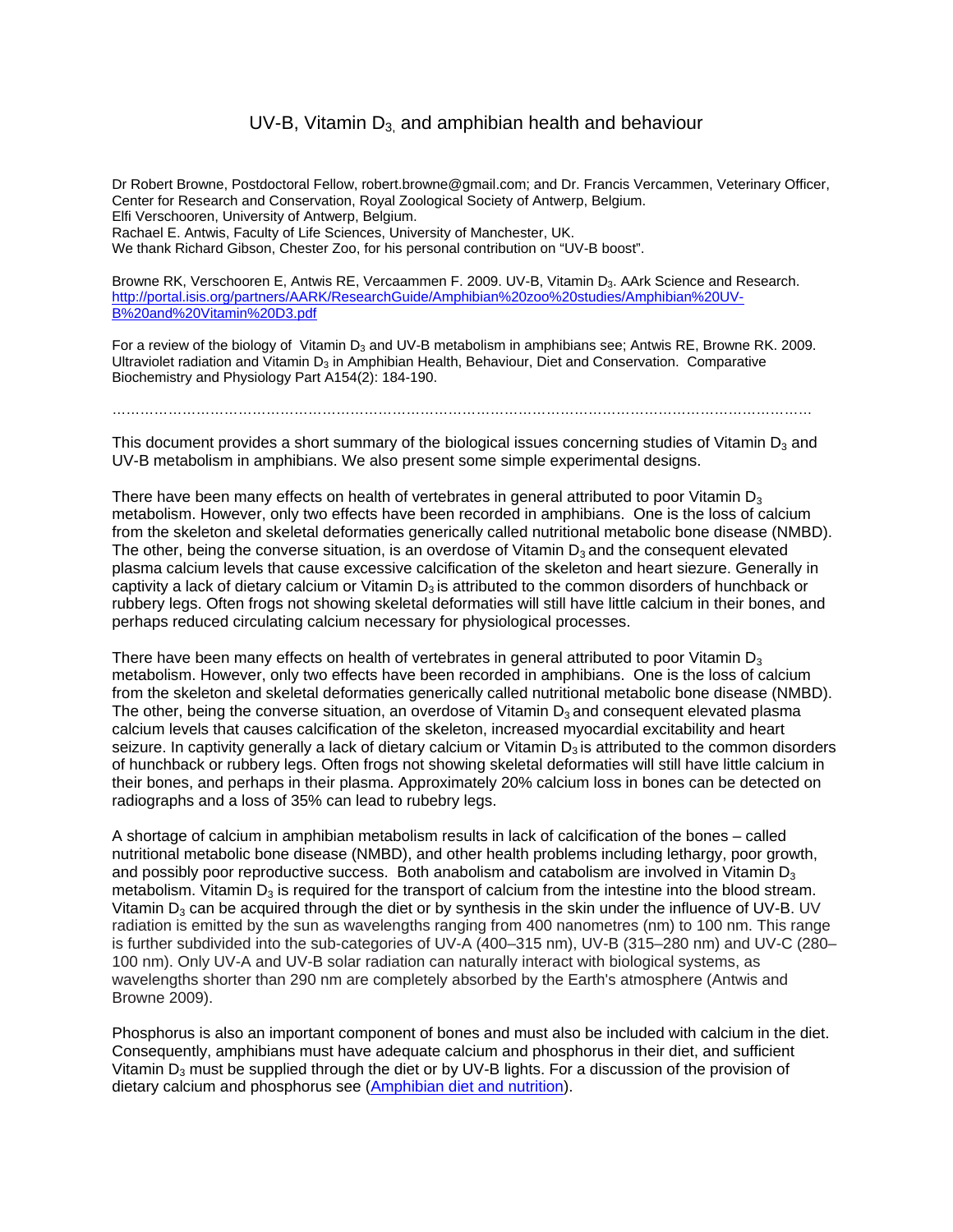Studies have shown that Dendrobatid species behaviourally regulate their exposure to UV-B; some aquatic amphibians can detect UV-B through their eyes (Deutschlander and Phillips 1995; La Touche and Kimeldorf 1979), and the ability to detect near UV-B radiation of 280 nm has been shown in frogs eyes (Govardovskii and Zueva 1974). More knowledge about UV-B behavioural regulation would enable more leeway in the optimal provision of UV-B in captivity, and may have consequences for amphibian conservation in nature.

UV-B can be provided by several types of lights. Some of these produce large amounts of UV-B along with a large amount of heat. These are often used for reptile. However, fluorescent lamps that run fairly cool are preferred for amphibians because of their generally low UV-B and temperature requirements. For information on the best lights to use see http://www.uvguide.co.uk/

Vitamin  $D_3$  can be provided orally in feed, through supplemented live feed (crickets)(Li et al. 2009), through dietary supplementation of live feed (Li et al. 2009; bioteck.org 2009), through mixtures used directly for forced feeding, and as drops to the mouth (see  $Amphibian$  diet and nutrition). Vitamin  $D_3$  can also be provided topically through the skin. Vitamin  $D_3$  is fat soluble and in drops must be in a carrier like propylene glycol. Until further studies are completed for frogs we recommend a daily dose of 330 IU Vitamin  $D_3$  per. kg per day given orally through drops. We consider it too difficult to give drops orally to very small frogs below 5 g, and even a measurable dose topically to frogs below 1.5 g.

Amphibians vary very highly in their exposure to UV-B. Amphibians include nocturnal, fossorial, or aquatic species with large variations in UV-B exposure. These vary from almost no exposure for fossorial amphibians or those that live in water more than 10 cm deep, to very high amounts for species that sun bask in during summer in temperate or tropical regions. The requirement for metabolic Vitamin D<sub>3</sub> and the ability of UV-B to promote the production of Vitamin  $D_3$  in amphibians probably positively corresponds to their exposure to UV-B. Consequently, some species may have very low or no requirement for UV-B and low requirements for Vitamin  $D_3$  from their diet. Others may have very high requirements. Knowing the patters and the amounts in the requirement for Vitamin  $D_3$  and UV-B exposure between species from similar micro-habitats could help prevent hypervitaminosos.

However, even though we know that some species develop NMBD in captivity, even when fed crickets dusted with vitamin/mineral powder, there have been no formal studies to assess the needs of amphibians for UV-B and Vitamin  $D_3$ . To avoid the need for the use of continuous UV-B lighting some zoos including Chester Zoo (North of England Zoological Society) and Rotterdam Zoo, Netherlands, have used boost application of UV-B on Dendrobatid frogs. This consists of high levels of UV-B for short periods of 20 minutes monthly. Vitamin  $D_3$  can be stored in the liver and with mammals has a half life of about two weeks.

"The 'UV-B boost method was developed at Chester Zoo, UK, by Douglas Sherriff and Edwin Blake. Frogs are placed in an enclosure with a screen mesh lid that guarantees exposure of the frog to UV-B. A damp paper towel and cool room temperature reduce the chance of dehydration and overheating. If necessary lateral ventilation panels in the tank and a cooling fan can be used. This enclosure is placed beneath a UVB-emitting lamp – either an Osram Ultravitalux or a Zoologist Megaray – at a distance to directly achieve a UV-B level of 350-400μw/cm2.

A finer mesh cover for very small frogs including (*Ranitomeya reticulatus* and *R.lamasi*) results in a reduction of UV-B exposure to about 300 μw/cm2. Frogs are 'boosted' monthly for 20 min. Observation of the frogs throughout the boost and use of a timer is important to avoid problems with over-exposure. For example, a group of *R.reticulatus* was inadvertently boosted for 45 min. This resulted in superficial discolouration of the skin that healed within a fortnight. These frogs then went on to reproduce successfully (Gibson pers. com.)."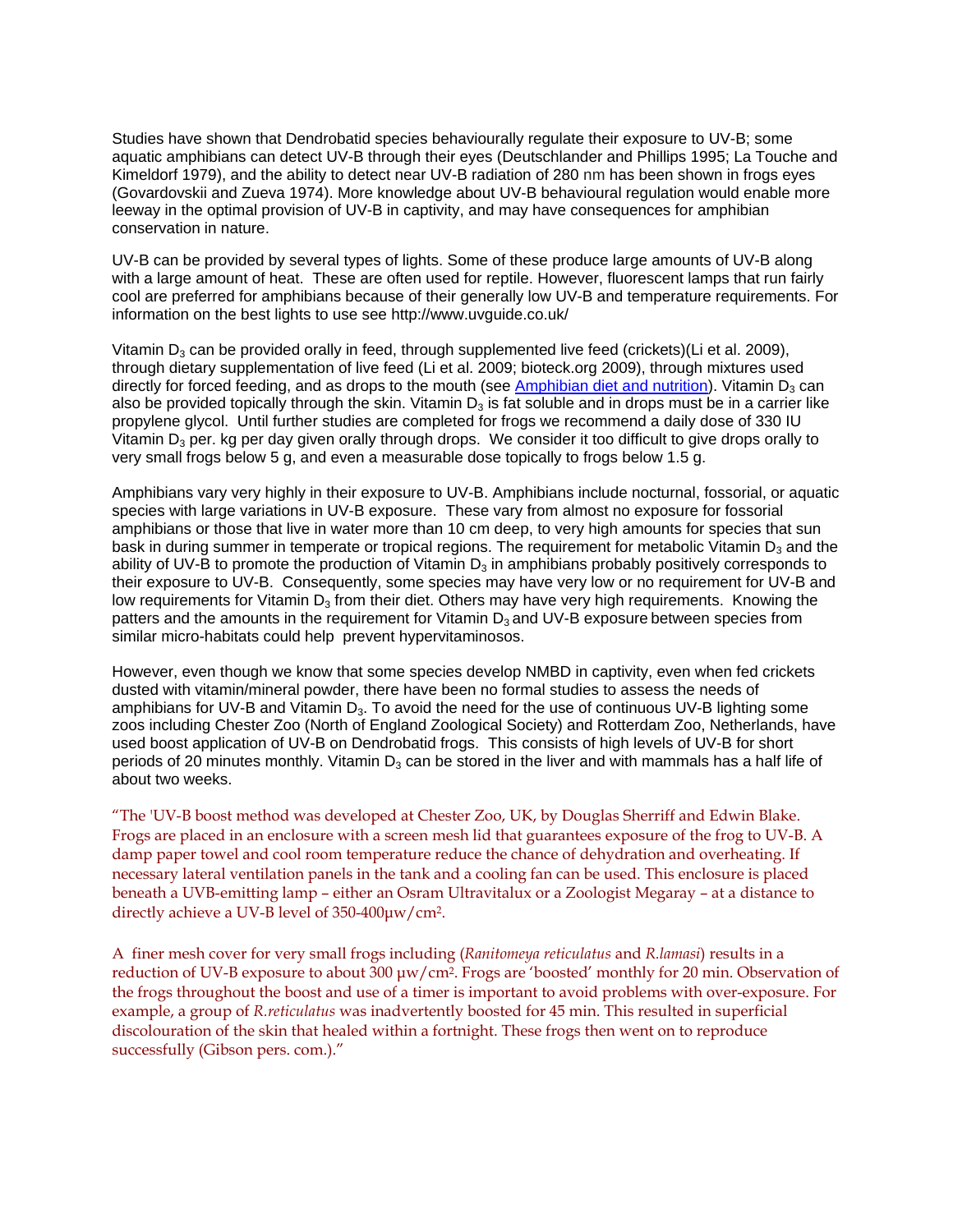Studies of UV-B/Vitamin  $D_3$  and amphibian health offer an ideal research focus for zoos, as very little is known about this subject that is so important to conservation breeding programs and the welfare of amphibians in captivity. Zoos, privates and other institutions can through pioneering studies of UV-B and Vitamin  $D_3$  improve the health of captive amphibians, and provide basic knowledge to support the behavioural ecology and physiology of amphibians in nature. Studies of UV-B/Vitamin  $D_3$  will also encourage studies of other nutrients and micro-nutrients.

## Experimental design for studies of larval and adult amphibians.

We use plastic boxes (41 cm L x 34 cm W x 17 cm H) with a hole cut in the lid and covered with 1 x 1 cm x 1.7 mm plastic garden mesh. The bottom of the box is covered with paper towel and an 18 cm diameter x 2 cm depth water bowl provided. Paper towel was changed every two days and water replaced daily or with soiling. Lighting is provided by fluorescent lamps suspended over the mesh. For UV-B treatments strip lights are Zoo Med Reptisun 5.0 UVB (14W, 375mm/15") or Zoo Med Reptisun 10.0 UVB (15W, 475mm/18"). An aluminum hood increases UV-B levels by 40%. UV-B levels were measured with a Zoo Med ST-6 Digital Ultraviolet Radiometer (range 280-325 nm, peak 290 nm, accuracy ± 10%). UV-B levels for Reptisun 5.0 in the box vary from 9-24 and with the Reptisun 10.0 from 23-50 µw cm<sup>-2</sup>.



Above: A highly adapatable and robust habitat for testing UV-B is a plastic box with a hole cut in the lid and plastic garden mesh covering. A fluorescent light can be placed over the top of the *mesh and then covered with analuminium foil cover. The aluminium cover reduces dispersion of the light and increase UV‐V in the box by 40%.* 

Few studies have examined the behavioural sensitivity of adult amphibians to U-B radiation; however, Han et al. (2007) found UV-B avoidance behaviour in two Neotropical poison-dart frogs. Using a simple enclosure that provides UV-B or equivalent light without UV-B, and a web cam with a time lapse imaging system, researchers can with minimal effort reliably test UV-B avoidance behaviour in wide range of frog species. If the study is investigating behaviour the box can be partitioned with a vertical barrier, with a UV-B fluorescent tube either side, with Mylar blocking the UV-B on one side (Han et al. 2007).

Responses in UV-B/Vitamin  $D_3$  studies include x-rays, weight and length, skin colouration and condition, and Vitamin D<sub>3</sub> levels. The inability to assay Vitamin D<sub>3</sub> levels except for plasma or whole body are restrictive. Blood can only be taken from larger amphibians In ectotherms, about 50% of the blood can be removed at one time. This is roughly 5% of the body mass. The smallest amphibian from which 0.2 ml whole blood needed for many assays can be sampled is 4 grams, and from which 0.5 ml whole blood can be removed weighs 10 grams (NWHC 2009). Tests for Vitamin  $D_3$  (calcitriol) using radio imumo-assay require on drop of blood.